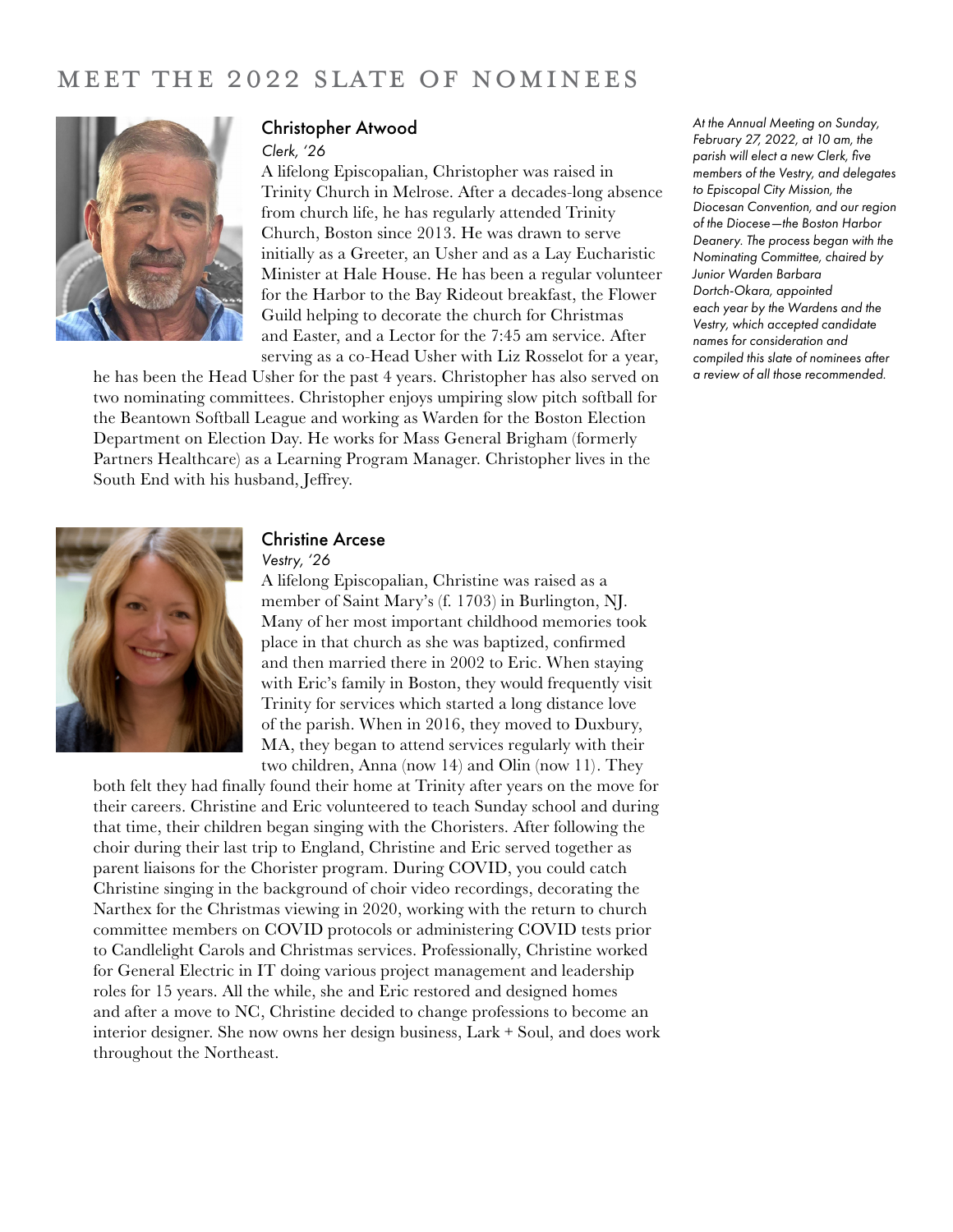

# Dr. Niven Narain

*Vestry, '26*

Dr. Niven R. Narain joined Trinity Church in early 2009 with his wife Paula after moving from Miami, FL. Together, they are proud parents of 3 children. He grew up in the Bahamas and Florida and has held leadership positions in his previous church, serving on Committees for Learning, Witness, Young Adult Formation, in addition to being on the Vestry. At Trinity, Niven has been an active member of the church, most recently as the Co-Chair of the COVID-19 Task Force, a Sunday school teacher,

and ad hoc member for various Committee iniatives. Niven and Paula were married at Trinity. Their sons Paul and Philip, have been baptized at Trinity — with hopes to soon baptize their daughter, Margaret. Niven is passionate about his work in heatlhcare and global medicine. He is Co-Founder, President & CEO of BERG, a Boston-based biopharma that employs patient-driven biology and Bayesian AI to develop drugs and diagnostics in cancer, neurodegeneration, and rare diseases. He is an Advisor/Board Member to NASA/Gene Lab Steering Committee, DoD, No. 10, Meharry Medical College, and the Petrie-Flom Center for Health Law Policy, Biotechnology, and Bioethics at Harvard Law School. Niven attended St. John's University, NY and the University of Miami Miller School of Medicine, where he is still Faculty. He is a frequent international speaker and lectures often at Harvard. He is very active in educational STEM programs in Massachusetts and participates in mission trips to the Caribbean.



# Richard Henderson

*Vestry, '26*

Richard and his wife Audrey have been parishoners since 1993. Richard has been involved in various outreach ministries over the years, including GBIO, the Oasis Feeding team, Trinity Tutoring, and the Dever Book Drive. He served on the Building Master Plan Committee that led to the development of the Undercroft, was Trinity's Delegate to the Episcopal City Mission in 2018, and Delegate to the Boston Harbor Deanery in 2019-20. An urban planner, Richard is a member of the Boston Landmarks

Commission, and has worked for several State and local agencies over the years. He is currently Chief of Real Estate for the MBTA. Richard and Audrey live in Jamaica Plain, where they raised their daughters Helen and Emma.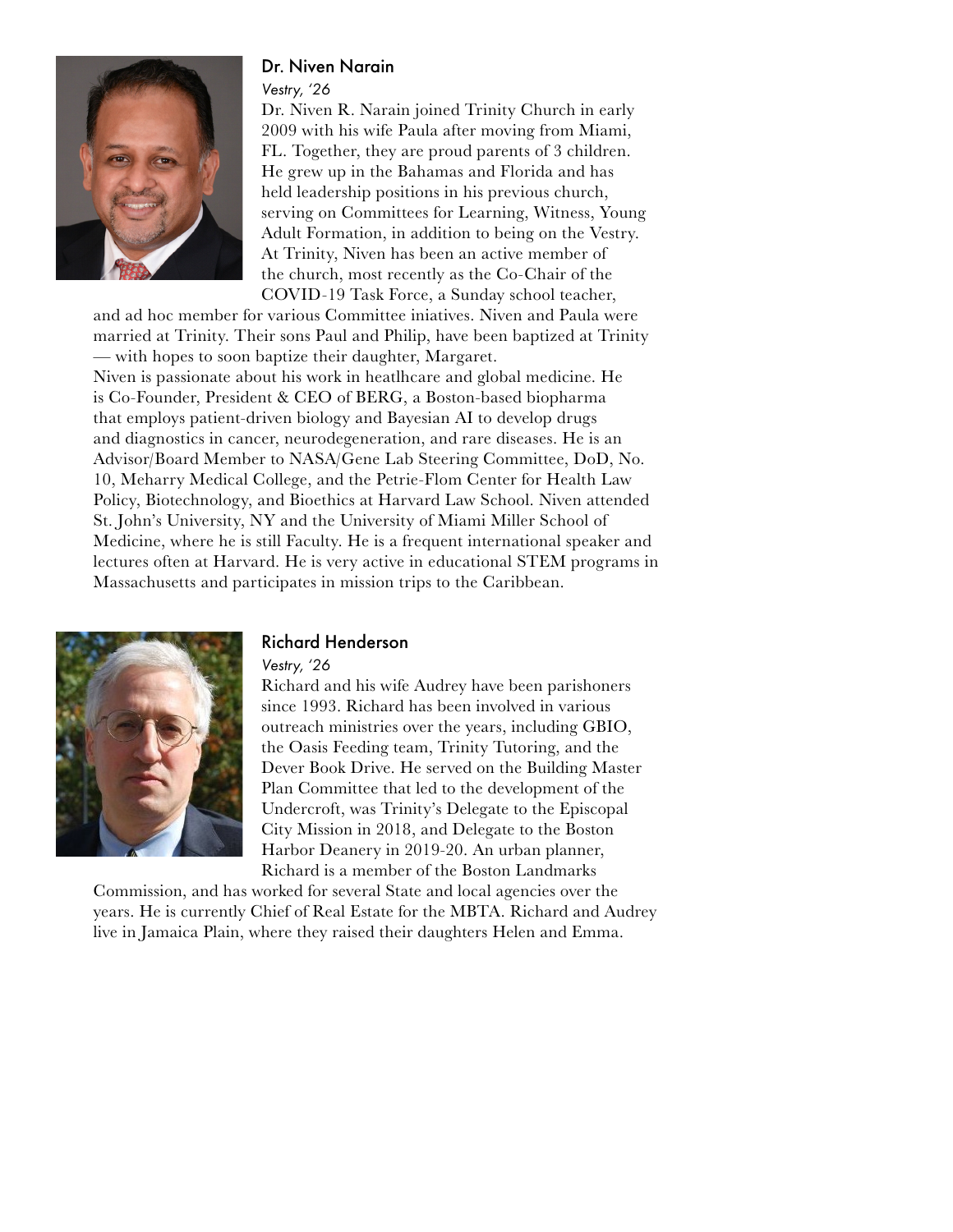

#### Dr. Chuks Chijioke Okoli *Vestry, '25*

Chuks joined Trinity Church Boston in 1982 as a single individual but married and wedded at Trinity Church 1986. Chuks was a founding member of Nigerian Christian Fellowship Group at Trinity Church, an evangelical Christian group of Anglicans worship in various churches in greater Boston area. His children, David and Michael, were acolytes at Trinity. Chuks has been a lifelong member of the Anglican (Episcopalian) Communion originally at Emmanuel Anglican Church Ubulu, Imo State, Nigeria. Chuks graduated from

Suffolk University, Boston, Massachusetts with a BSBA in Accounting and a Master's in Business Administration (MBA). Chuks also earned a Doctoral Degree, (Ed.D) from Northeastern University Boston, Massachusetts. He has been a resident of Jamaica Plain for close to 3 decades and has been a licensed CPA (Certified Public Accountant) since 1996. Chuks was formerly the Comptroller and the Vice President for Administration & Finance (CFO). Currently, he is the CEO and founder of Okoli Financial Inc., a Certified Public Accountant Practice and Real Estate Brokerages Services since 2017. Chuks is blessed with three children, a granddaughter Anayah Oluchi 2 years old and a 6 months old grandson, Noel Ikenna.



### Constance Perry

#### *Vestry, '24*

A cradle Episcopal, born and raised in Boston, Constance grew up worshipping at St. Cyprian's Episcopal Church in the South End. She began attending Trinity Church in 1998. In 1999, the Rev. William Barnwell invited her to join the Advisory Committee to explore bringing a summer program for inner city Boston youth to Trinity. The results -Trinity's TEEP was created, and Constance met Dain Perry whom she would marry at Trinity Church in 2006. In 2002, the Rev. Sam Lloyd charged Constance and Dain to form and co-chair a committee

to explore bringing an anti-racism initiative to Trinity. Over time and with participation from many others, that exploration led to the formation of the Anti-Racism Team. She has served on the Urban and Justice Steering Committee, Grants Committee, Trinity Church Welcome Task Force, the 2005 Parish Profile Committee, and currently serves as co-chair of the Trinity Church Task Force for Justice and Reparations. Constance has also served on a number of diocesan committees including Diversity and Leadership, Co-Convener of the Boston Harbor Deanery, two separate terms on the Standing Committee, and currently co-chairs the Reparations Subcommittee of the Diocese of Massachusetts Racial Justice Commission. For six years she was on the board of Episcopal Relief and Development, the international relief and development arm of the Episcopal Church, serving the last three as Vice President. Along with her husband, Constance facilitates screenings of *Traces of the Trade* across the country in a variety of venues including Episcopal Churches. Prior to "retiring", Constance designed and managed workforce development programs, and was a self-employed national consultant. Constance enjoys spending time with family and friends, traveling, reading, knitting and running.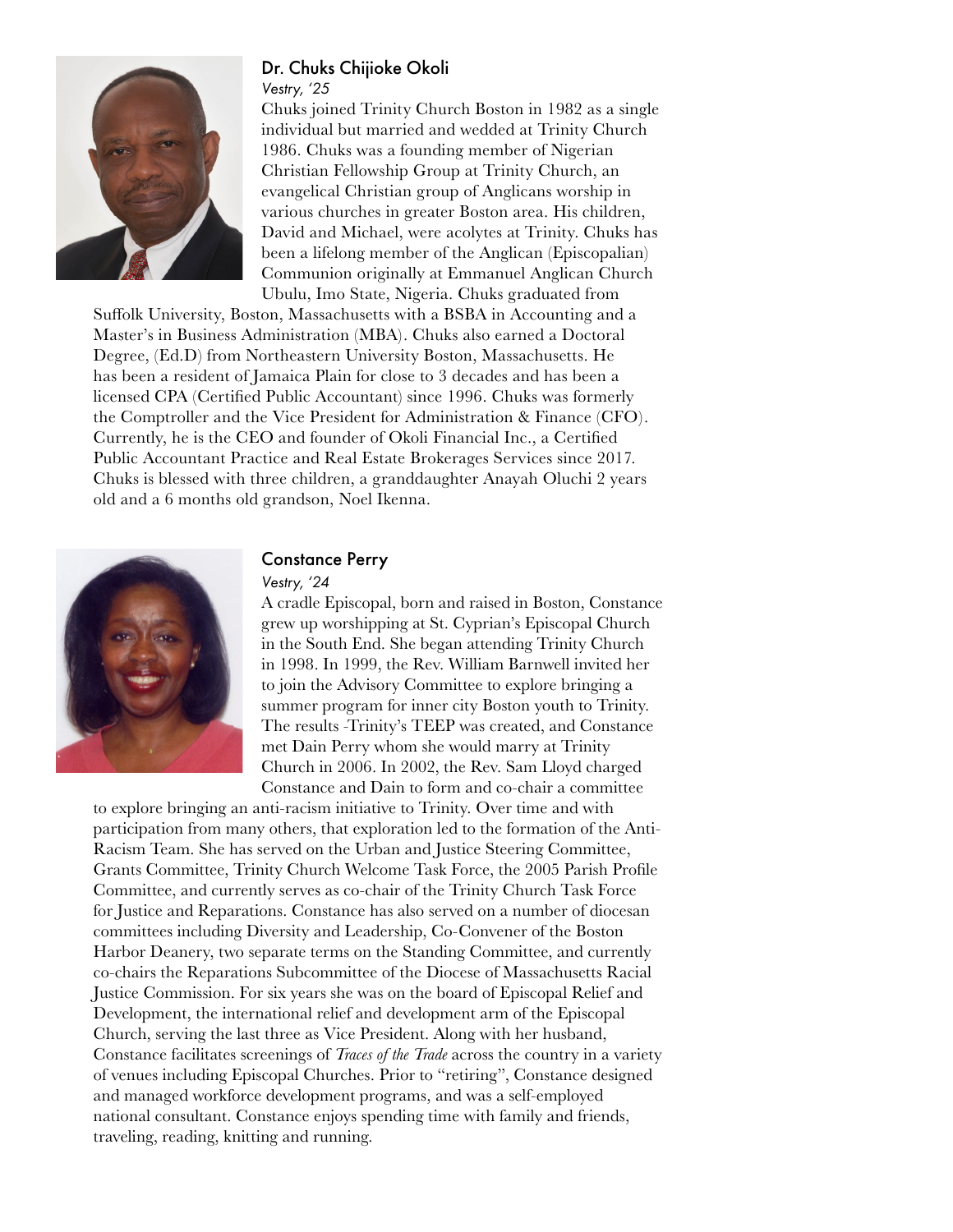# Alec Vaughn



*Diocesan Convention Delegate, '24* Alec Vaughn is a Master of Divinity Student at Boston University who joined Trinity in 2020. His life and studies as an undergrad at Boston University led him to the doors of Marsh Chapel where his faith life grew and he began to explore the church as a more central part of his life. From Marsh Chapel, Alec sought a permanent church home and found it at Trinity. He grew up in Chatham, MA and was involved throughout his early years at St. Christopher's Episcopal Church in their vibrant

youth ministry programs. His academic work focuses on Episcopal history, thought, and tradition as well as the field of Chaplaincy. He is a Ministry Associate at Marsh Chapel, participates in fellowship programs, and attends Trinity Church in the evening. He is grateful to have found Trinity on the eve of the pandemic, as Trinity has served as his bedrock. Since much of his time at Trinity has taken place over Zoom, he is always excited to meet a fellow parishioner in-person after services.



### Carol Masshardt

*Boston Harbor Deanery Delegate, '24*

Carol has lived in Boston all her adult life and has attended Trinity since 1990. She co-facilitated both the Bereavement Group for nearly ten years and the Faith at Home Poetry sessions in 2021 and was a delegate to Episcopal City Mission for multiple terms and has served as delegate to the Boston Harbor Deanery for a previous term. She received her Master of Social Work degree at Boston College and has had several leadership roles and has served on the Board of Directors at several non-profit agencies. She is

currently on the faculty at Bridgewater State University and coordinates the professional education program. Carol is also a published writer of short stories and poetry.